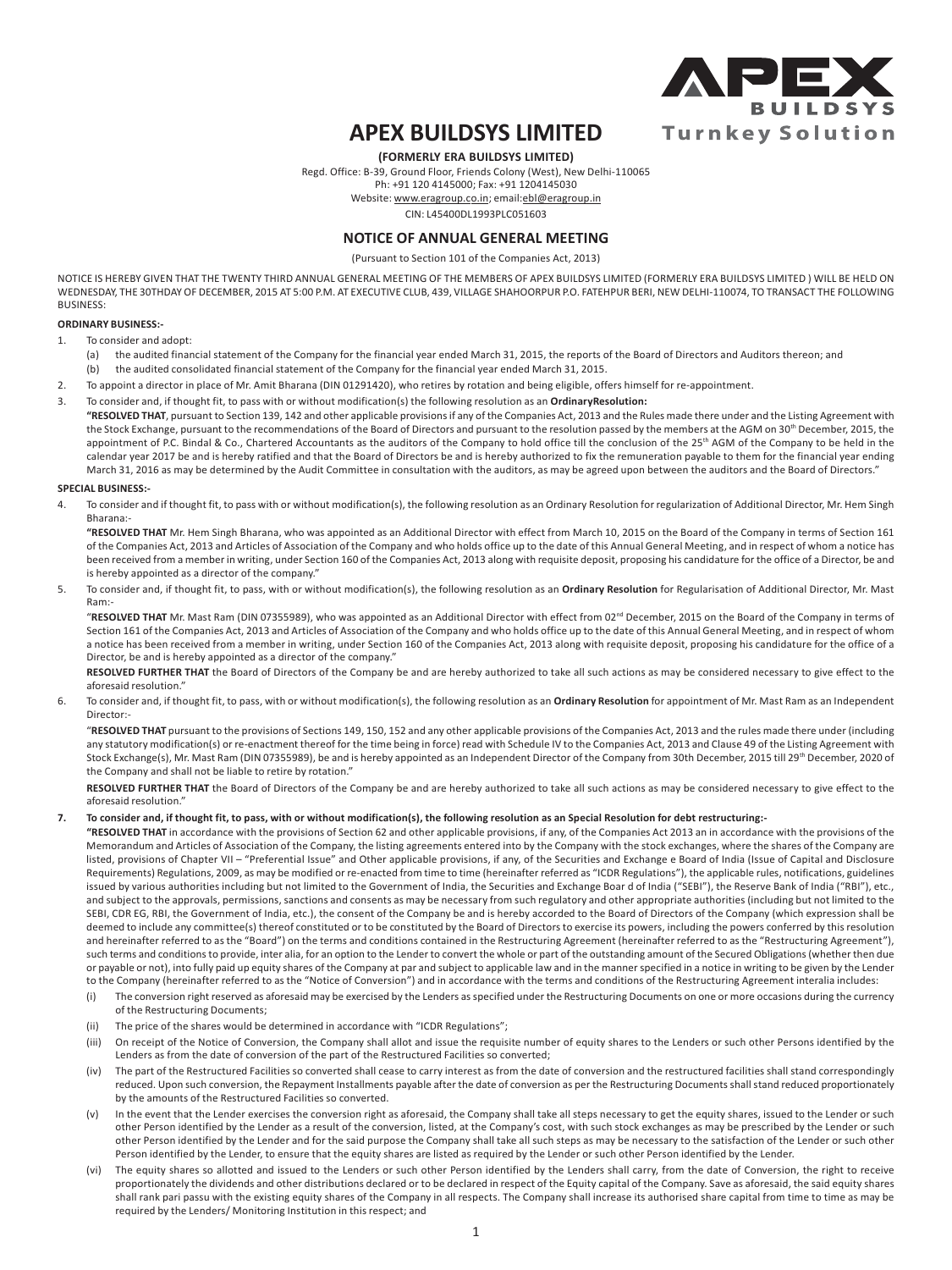**RESOLVED FURTHER THAT** under the provisions of the RBI's guideline on Strategic Debt Restructuring Scheme dated June 8, 2015 and other extant laws/ regulations, the Lender shall have an option to invoke/ undertake a Strategic Debt Restructuring whereby it has the option to convert the entire loan (including unpaid interest and other amounts due) or part thereof, into shares of the Company in the event the Company is not able to achieve the viability milestones and/or adhere to critical conditions as stipulated in the Lender's restructuring package/ decided in Joint Lenders Forum to the Lenders satisfaction. The Company shall also obtain necessary approvals/ authorizations, as required under extant laws/ regulations, to enable the Lender to exercise the said option and take all necessary steps in accordance with law effectively.

**RESOLVED FURTHER THAT** the Board be and are hereby authorized to issue, offer and allot the equity shares to the Lender on such terms and conditions as provided in the Restructuring Agreement /Financing Documents and the number of equity shares for conversion of the said portion of the Facility as may be desired by the Lender.

**RESOLVED FURTHER THAT** the terms of (i) Restructuring Agreement; (i) the Financing Documents, and (ii) all other documents required in connection with the Restructuring Agreement / Financing Documents and the transactions contemplated therein, be and are hereby approved by the Company.

**RESOLVED FURTHER THAT**the Board be and are hereby authorized to accept such modifications and to accept such terms and conditions as may be imposed or required by the Lender arising from or incidental to the aforesaid terms providing for such option and to do all such acts and things as may be necessary to give effect to the above resolution. **RESOLVED FURTHER THAT** for the purpose of giving effect to this resolution, the Board, be and is hereby authorised to do all such acts, deeds, matters and things, as it may in its absolute discretion deem necessary, proper or desirable as may be required to create, offer, issue and allot the aforesaid warrants and listing of the shares on conversion with the stock exchange(s), to dematerialize the shares of the Company and to resolve and settle any question, difficulty or doubt that may arise in this regard and to do all such other acts, deeds, matters and things in connection or incidental thereto as the Board in its absolute discretion may deem fit, without being required to seek any further consent or approval of the members or otherwise to the end and intent that they shall be deemed to have given their approval thereto expressly by the authority of this resolution.

**RESOLVED FURTHER THAT**, subject to applicable law, the Board be and is hereby authorized to delegate all or any of the powers herein conferred, to any one or more Directors of the Company, with power to delegate to any Authorised Signatories/Official of the Company to give effect to this resolution."

> By Order of the Board of Directors For **Apex Buildsys Limited**

Noida, December 02, 2015 **Company Secretary** Company Secretary Company Secretary Company Secretary

**(Gaurav Rajoriya)**

**NOTES:**

- **1. A MEMBER ENTITLED TO ATTEND AND VOTE AT THE ANNUAL GENERAL MEETING (THE "MEETING") IS ENTITLED TO APPOINT A PROXY TO ATTEND AND VOTE ON A POLL INSTEAD OF HIMSELF AND THE PROXY NEED NOT BE A MEMBER OF THE COMPANY. THE INSTRUMENT APPOINTING THE PROXY SHOULD, HOWEVER, BE DEPOSITED AT THE REGISTERED OFFICE OF THE COMPANY NOT LESS THAN FORTY-EIGHT HOURS BEFORE THE COMMENCEMENT OF THE MEETING. A PERSON CAN ACT AS A PROXY ON BEHALF OF MEMBERS NOT EXCEEDING FIFTY AND HOLDING IN THE AGGREGATE NOT MORE THAN TEN PERCENT OF THE TOTAL SHARE CAPITAL OF THE COMPANY CARRYING VOTING RIGHTS. A MEMBER HOLDING MORE THAN TEN PERCENT OF THE TOTAL SHARE CAPITAL OF THE COMPANY CARRYING VOTING RIGHTS MAY APPOINT A SINGLE PERSON AS PROXY AND SUCH PERSON SHALL NOT ACT AS A PROXY FOR ANY OTHER PERSON OR SHAREHOLDER.**
- 2. Corporate members intending to send their authorized representatives to attend the Meeting are requested to send to the Company a certified copy of the Board Resolution/ Power of Attorney, authorising their representative to attend and vote on their behalf at the Meeting.
- 3. Members are requested to intimate their queries, if any, relating to the accounts at least seven days in advance of the Meeting so that the information can be made readily available and furnished at the meeting.
- 4. The Explanatory Statement pursuant to Section 102 (1) of the Companies Act, 2013, setting out all material facts in respect of special businesses in item nos. 4-7 of the Notice is attached.
- 5. The Register of Members and the Share Transfer Books of the Company will remain closed from 24<sup>th</sup> December, 2015 to 30<sup>th</sup> December, 2015 (both days inclusive).
- 6. Members are requested to bring their attendance slip along with their copy of Annual Report to the Meeting at the AGM Venue, a route map for easy location of the venue is given on back of the Attendance slip attached to this Notice.
- 7. The Members are requested to notify any change of address to (i) The depository participant in respect of their Demat account and (ii) The Registrar and Share Transfer Agent, M/s. Beetal Financial & Computer Services Private Limited, Beetal House, 3<sup>rd</sup> Floor, 99, Madangir, Behind Local Shopping Centre, Near Dada Harsukhdas Mandir, New Delhi-110062 in respect of their physical shares. Members are also requested to quote ledger folio no. or DP ID & Client ID in their correspondences.
- 8. Members who hold shares in dematerialized form are requested to bring their Client ID and DP ID numbers for easy identification of attendance at the Meeting.
- 9. All documents as are mentioned either in Notice containing draft resolution or in explanatory statement attached to the Notice are open for inspection at the Registered Office during the business hours on all working days up to the date of this Annual General Meeting.

#### **10. Instructions for e-voting:**

Pursuant to the provisions of section 108 of the Companies Act, 2013, Rule 20 and Rule 21 of Companies (Management and Administration) Rules, 2014, the Company is pleased to provide members facility to exercise their right to vote at the Annual General Meeting (AGM) by electronic means and the business may be transacted through e-voting services provided by Central Depository Services Limited (CDSL). It is herebyclarified that it is not mandatory for a member to vote using the e-voting facility, and a member may avail of the facility at his/her/it discretion, subject to compliance with the instructions prescribed below:

- (i) Log on to the e-voting website www.evotingindia.com
- (ii) Click on "Shareholders" tab.
- (iii) Now Enter your User ID
	- a. For CDSL: 16 digits beneficiary ID,
	- b. For NSDL: 8 Character DP ID followed by 8 Digits Client ID,
	- c. Members holding shares in Physical Form should enter Folio Number registered with the Company.
- (iv) Next enter the Image Verification as displayed and Click on Login.
- (v) If you are holding shares in demat form and had logged on to www.evotingindia.com and voted on an earlier voting of any company, then your existing password is to be used.
- (vi) If you are a first time user follow the steps given below:

|                                           | For Members holding shares in Demat Form and Physical Form                                                                                                                                                                                                                  |  |
|-------------------------------------------|-----------------------------------------------------------------------------------------------------------------------------------------------------------------------------------------------------------------------------------------------------------------------------|--|
| PAN <sup>*</sup>                          | Enter your 10 digit alpha-numeric *PAN issued by Income Tax Department (Applicable for both demat shareholders as well as physical<br>shareholders)                                                                                                                         |  |
|                                           | Members who have not updated their PAN with the Company/Depository Participant are requested to use the first two letters of<br>their name and the 8 digits of the sequence number in the PAN field Sequence no. if applicable is printed below the attendance<br>slip.     |  |
|                                           | In case the sequence number is less than 8 digits enter the applicable number of 0's before the number after the first two<br>characters of the name in CAPITAL letters. Eg. If your name is Ramesh Kumar with sequence number 1 then enter RA00000001<br>in the PAN field. |  |
| Dividend Bank Details<br>OR Date of Birth | Enter the Dividend Bank Details or Date of Birth (in dd/mm/yyyy format) as recorded in your account or in the company records in<br>order to login.                                                                                                                         |  |
|                                           | If both the details are not recorded with the depository or company please enter the member id/folio number in the Dividend<br>Bank details field as mentioned in instruction (iii).                                                                                        |  |

(vii) After entering these details appropriately, click on "SUBMIT" tab.

(viii) Members holding shares in physical form will then reach directly the Company selection screen. However, members holding shares in demat form will now reach 'Password Creation' menu wherein they are required to mandatorily enter their login password in the new password field. Kindly note that this password is to be also used by the demat holders for voting for resolutions of any other company on which they are eligible to vote, provided that company opts for e-voting through CDSL platform. It is strongly recommended not to share your password with any other person and take utmost care to keep your password confidential.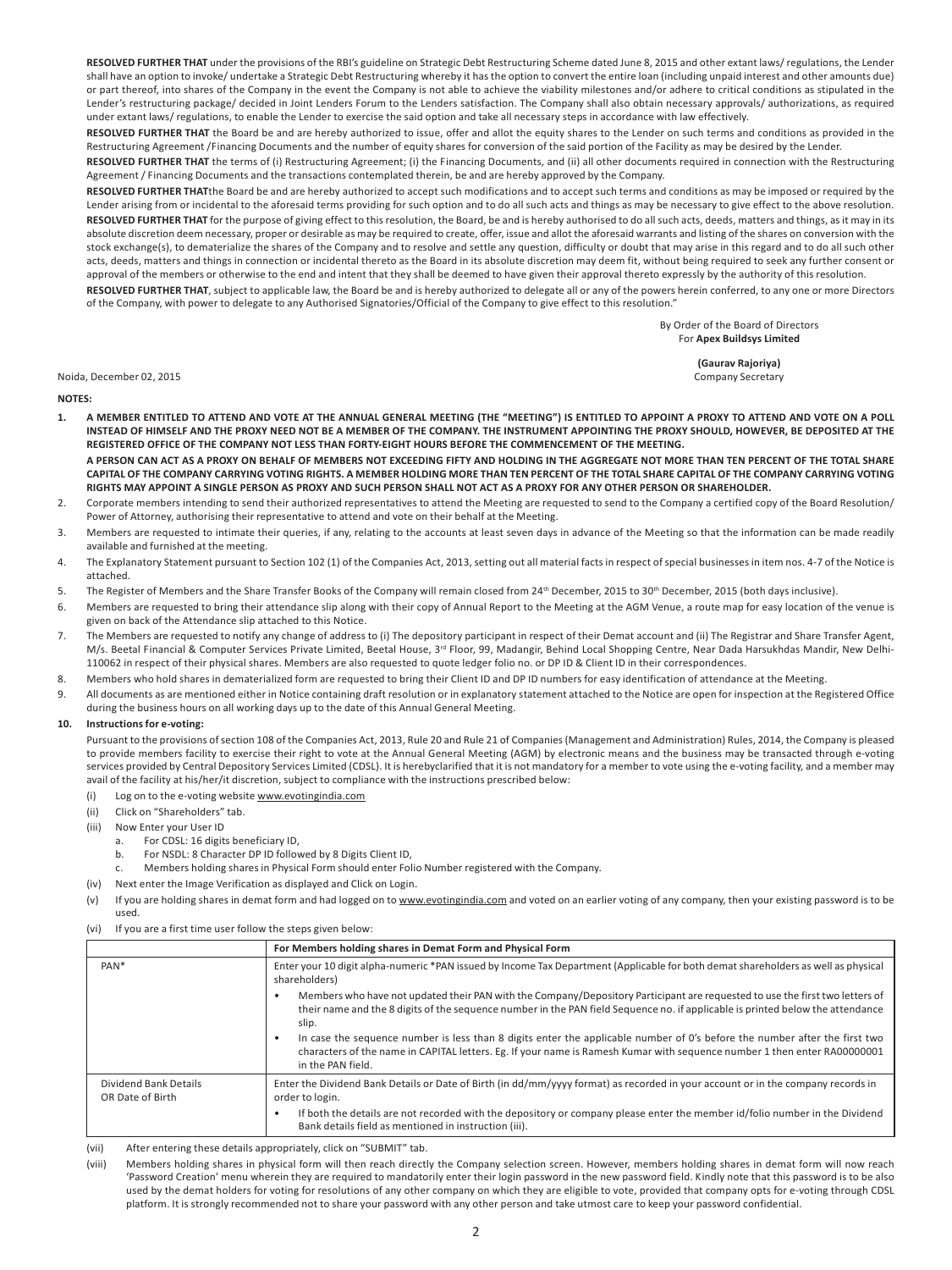- (ix) For Members holding shares in physical form, the details can be used only for e-voting on the resolutions contained in this Notice.
- (x) Click on the EVSN for APEX BUILDSYSLIMITED on which you choose to vote.
- (xi) On the voting page, you will see Resolution Description and against the same the option "YES/NO" for voting. Select the option YES or NO as desired. The option YES implies that you assent to the Resolution and option NO implies that you dissent to the Resolution.
- (xii) Click on the "RESOLUTIONS FILE LINK" if you wish to view the entire Resolution details.
- (xiii) After selecting the resolution you have decided to vote on, click on "SUBMIT". A confirmation box will be displayed. If you wish to confirm your vote, click on "OK", else to change your vote, click on "CANCEL" and accordingly modify your vote.
- (xiv) Once you "CONFIRM" your vote on the resolution, you will not be allowed to modify your vote.
- (xv) You can also take out print of the voting done by you by clicking on "Click here to print" option on the Voting page.
- (xvi) If Demat account holder has forgotten the changed password then enter the User ID and the image verification code and click on Forgot Password & enter the details as prompted by the system.
- (xvii) Note for Non–Individual Shareholders and Custodians:
	- Institutional shareholders (i.e. other than Individuals, HUF, NRI etc.) are required to log on to https://www.evotingindia.co.in and register themselves as Corporates.
	- They should submit a scanned copy of the Registration Form bearing the stamp and sign of the entity to helpdesk.evoting@cdslindia.com.
	- After receiving the login details they have to create a user who would be able to link the account(s) which they wish to vote on.
	- The list of accounts should be mailed to helpdesk.evoting@cdslindia.com and on approval of the accounts they would be able to cast their vote.
	- They should upload a scanned copy of the Board Resolution and Power of Attorney (POA) which they have issued in favour of the Custodian, if any, in PDF format in the system for the scrutinizer to verify the same.
- (xviii) The voting period begins onSunday, 27<sup>th</sup> December, 2015 from 9:00 a.m. and ends on Tuesday, 29<sup>th</sup> December, 2015 till 5:00 p.m. During this period shareholders' of the Company, holding shares either in physical form or in dematerialized form, as on the cut-off date (record date) of 23<sup>rd</sup> December, 2015, may cast their vote electronically. The e-voting module shall be disabled by CDSL for voting thereafter.
- (xix) In case you have any queries or issues regarding e-voting, you may refer the Frequently Asked Questions ("FAQs") and e-voting manual available at www.evotingindia.co.in under help section or write an email to helpdesk.evoting@cdslindia.com.
- (xx) Ms. Pooja Anand, Practicing Company Secretary (FCS No. 7032 CP No. 5450), on behalf of M/s. Pooja Anand & Associates, has been appointed as the Scrutinizer to scrutinize the e-voting process in a fair and transparent manner.
- (xxi) The Scrutinizer shall within a period not exceeding three (3) working days from the conclusion of the e-voting period unblock the votes in the presence of at least two (2) witnesses not in the employment of the Company and make a Scrutinizer's Report of the votes cast in favour or against, if any, and forwarded the same forthwith to the Chairman of the Company.
- (xxii) At the Annual General Meeting, members who have exercised their right to vote through electronic means as above shall not be eligible to vote by way of poll at the meeting. The poll process shall be conducted and report thereon shall be prepared in accordance with Section 109 of the Act read with relevant rules. In such an event, votes cast under Poll taken together with the votes cast through e-voting shall be counted for the purpose of passing of resolution(s). No voting by show of hands will be allowed at the meeting.
- (xxiii) Subject to receipt of sufficient votes, the resolution(s) shall be deemed to be passed at the 25<sup>th</sup> AGM scheduled to be held on Wednesday, 30<sup>th</sup> day of December, 2015. The results of voting on the resolutions set out in the Notice shall be declared on or after the meeting. The results declared along with the Scrutinizer's Report shall be placed on the Company's website www.eragroup.co.in and on the website of CDSL, within two days of passing of the resolutions at the 25<sup>th</sup> AGM and the results shall also be communicated to the Stock Exchanges.

#### **11. Details of Directors as required under clause-49 of the Listing Agreement are given as under:**

| <b>Name of Directors</b>                              | Mr. H.S. Bharana                                                                                                                                                                                                                                                                                                                           | Mr. Mast Ram                                                                                                                                                                                                                                                                                                           | <b>Amit Bharana</b>                                                                                                                                                                                                                                                                                                                    |
|-------------------------------------------------------|--------------------------------------------------------------------------------------------------------------------------------------------------------------------------------------------------------------------------------------------------------------------------------------------------------------------------------------------|------------------------------------------------------------------------------------------------------------------------------------------------------------------------------------------------------------------------------------------------------------------------------------------------------------------------|----------------------------------------------------------------------------------------------------------------------------------------------------------------------------------------------------------------------------------------------------------------------------------------------------------------------------------------|
| Date of Birth                                         | 20.09.1959                                                                                                                                                                                                                                                                                                                                 | 20.12.1959                                                                                                                                                                                                                                                                                                             | 17.10.1981                                                                                                                                                                                                                                                                                                                             |
| <b>Date of Appointment</b>                            | 10.03.2015                                                                                                                                                                                                                                                                                                                                 | 02.12.2015                                                                                                                                                                                                                                                                                                             | 29.09.2008                                                                                                                                                                                                                                                                                                                             |
| <b>Expertise in Specific Areas</b>                    | Mr. H S Bharana has more than two decades<br>of experience in the field of infra<br>structureindustry                                                                                                                                                                                                                                      | Mr. Mast Ram is having an experience span<br>of over 20 years in the corporate legal field.<br>He has rich experience inIndustrial Relations,<br>Financial Discipline, Corporate Management,<br>Legal Advisory & Compliance Services, other<br>corporate & legal fields and has a good<br>commandover these functions. | Mr. Amit Bharana has worked with various<br>service industries.                                                                                                                                                                                                                                                                        |
| <b>Qualifications</b>                                 | Civil Engineer                                                                                                                                                                                                                                                                                                                             | FCS, Masters in Economics                                                                                                                                                                                                                                                                                              | BBA (Hons.) from Thames Valley University<br>UK and MBA from Central Queensland<br>University, Australia and also holds Diploma<br>in Import and Exports Management from<br>Foreign Trade Development Centre, New<br>Delhi.                                                                                                            |
| Directorship in other Companies<br>as on 02.12.2015:- | Era Infra Engineering Limited<br>HI Point Investment and Finance Pvt. Ltd.<br>West Haryana Highways Projects Pvt. Ltd.<br>ARK Vidyut Urja Ltd.<br>ARK Transmission & Distribution Ltd.<br>Era Energy Ltd.<br>Era Khandwa Power Ltd.<br>Haridwar Highway Projects Ltd.<br>Bareilly Highway Projects Ltd.<br>Dehradun Highways Projects Ltd. | Era Infra Engineering Limited                                                                                                                                                                                                                                                                                          | Voice Realtech Pvt. Ltd.<br>Voice Builders Pvt. Ltd.<br>Jamvant Estates Pvt. Ltd.<br>Bhisham Infrastructure Pvt. Ltd.<br>Pawan Doot Estate Pvt. Ltd.<br>Impulse Probuild Pvt. Ltd.<br>Xema Infrastructure Pvt. Ltd.<br>West Haryana Highways Projects Pvt. Ltd.<br>Era Housing And Developers India Ltd.<br>Buniyad Dwelling Pvt. Ltd. |
| * Other Committee Membership<br>/ Chairmanship        | Audit Committee and Nomination and<br>Remuneration committee member in<br>following Companies as on 02.12.2015:-<br>West Haryana Highways Projects Pvt. Ltd.<br>Haridwar Highway Projects Ltd.<br>Bareilly Highway Projects Ltd.<br>Dehradun Highways Projects Ltd.                                                                        |                                                                                                                                                                                                                                                                                                                        | <b>AUDIT COMMITTEE:Member</b><br>West Haryana Highways Projects Pvt. Ltd.                                                                                                                                                                                                                                                              |
| Shareholding in the<br>Company as at 31.03.2015       | 19,90,895                                                                                                                                                                                                                                                                                                                                  | Nil                                                                                                                                                                                                                                                                                                                    | 11,800                                                                                                                                                                                                                                                                                                                                 |

**\*Only two committees namely, Audit Committee and Shareholders/ Investor Grievance Committee have been considered.**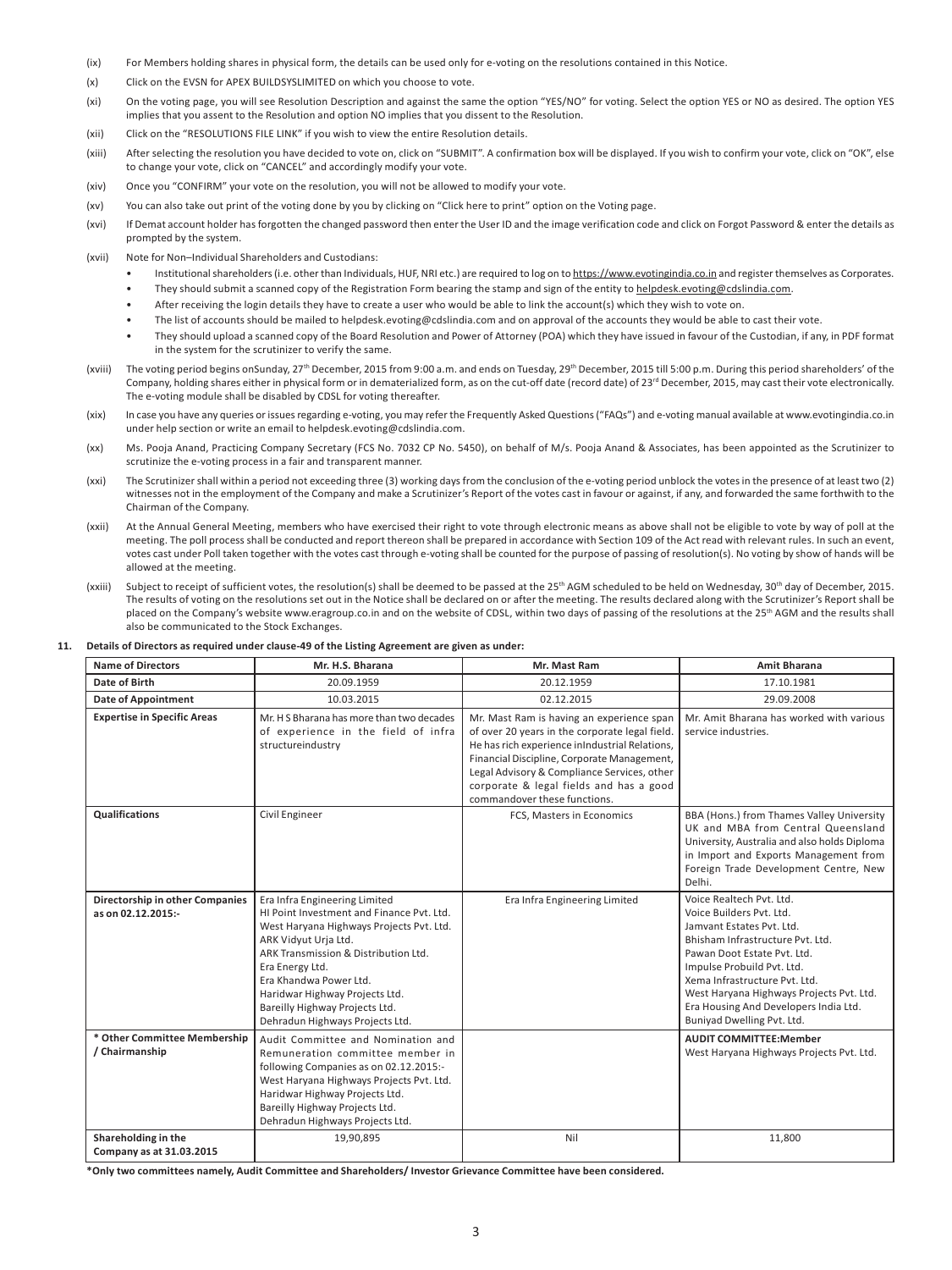The new Companies Act, 2013 ('the Act') effective from 01<sup>st</sup> April, 2014 permits the Company to send Notice/Annual Reports through electronic mode to all those shareholders whose email addresses are registered with the Company or their respective Depository Participants. Members who intend to receive notice/documents including Annual Reports through email are requested to register/update their email addresses for receiving electronic communications. The company shall use the e-mail address of the members obtained from Depositories/ Depository Participants, available with the company, to send all future members communications.

> By Order of the Board of Directors For **Apex Buildsys Limited**

> > **(Gaurav Rajoriya)**

Noida, December 02, 2015 Company Secretary

#### **STATEMENT PURSUANT TO SECTION 102(1) OF THE COMPANIES ACT, 2013.**

#### **Item No. 4:-**

Mr. H S Bharana was appointed as an Additional Director w.e.f. 10.03.2015 in accordance with the provisions of Section 161 of the Companies Act, 2013 and Articles of Association of the Company. Pursuant to Section 161 of the Companies Act, 2013 the above director holds office up to the date of the ensuing Annual General Meeting. In this regard the Company has received request in writing from a member of the company proposing Mr. H S Bharana candidature for appointment as Director of the Company in accordance with the provisions of Section 160 and all other applicable provisions of the Companies Act, 2013. The Board feels that presence of Mr. H S Bharana on the Board is desirable and would be beneficial to the company and hence recommend resolution No. 5 for adoption. None of the Directors, except Mr. H S Bharana and Key Managerial Personnel of the Company or their relativesare in any way concerned or interested, financially or otherwise, except to the extent of their shareholding in the Company in the said resolution. The Board recommends resolutions under Item No. 5 to be passed as an ordinary resolution.

#### **Item No. 5& 6:**

As per the provisions of Section 149 (4) of the Companies Act, 2013 (the Act) which has come into force with effect from 01<sup>st</sup> April, 2014, every listed company is required to have at least one-third of the total number of Directors as Independent Directors. Further, Section 149(10) of the Act provides that an Independent Director shall hold office for a term up to five consecutive years on the Board of a company and is not liable to retire by rotation pursuant to Section 149 (13) read with Section 152 of the Act.

The Company had, in accordance with the provisions of Section 161 of the Companies Act, 2013 and Articles of Association of the Company and pursuant to Clause 49 of Listing Agreement entered with the Stock Exchanges, appointed Mr. Mast Ram as an Additional Director in category Independent Director on 02.12.2015 to hold office up to the date of the ensuing Annual General Meeting.

Above Director has given his consent for his appointment and declaration to the Board that he meets the criteria of independence as prescribed both under Section 149 (6) of the Act and Clause 49 of the Listing Agreement with Stock Exchanges. The above Director is not disqualified from being appointed as a Director in terms of Section 164 of the Act. Notice under Section 160 of the Companies Act, 2013 has been received from member proposing candidature of above Director along with requisite deposit.

In the opinion of your Board, the aforesaid Director fulfills the conditions specified in the Act and the Rules thereunder for his appointment as Independent Director and that he is

independent of the management of the Company.

Brief profile of the Independent Director to be appointed has already been specified in the note no. 11 of the notice.

The Board recommends the passing of the Resolution set forth at item No. 4 of the accompanying Notice as Ordinary Resolution.

None of the Directors (except one being appointed), Key Managerial Personnel of the Company and their relatives is concerned or interested, financially or otherwise, in this resolution.

#### **Item No. 7:**

The operations of the Company had come under strain due to various internal and external reasons hence; the Company has requested ICICI Bank Limited (the "Lender") for debt restructuring.

The ICICI Bank has agreed to restructure the Facilities mentioned below sanctioned wide credit arrangement letter no. CAL no. 45/CBGDEL/78330 dated 31.12.2014:-

| <b>FACILITY</b>         | RS. IN MILLION        |
|-------------------------|-----------------------|
| <b>FUND BASED</b>       | <b>OVERALL LIMITS</b> |
| RUPEE TERM LOAN (RTL 1) | 579.3                 |
| RUPEE TERM LOAN (RTL 2) | 170.0                 |
| RUPEE TERM LOAN (RTL 3) | 150.0                 |
| Cash Credit             | 76.2                  |
| FITL 1                  | 40.0                  |
| FITL <sub>2</sub>       | 160.0                 |
| <b>WCTL</b>             | 23.8                  |
| <b>TOTAL</b>            | 1199.3                |

Further ICICI Bank has also sanctioned wide letter no. 56/SSGDEL/84911 dated 25th June, 2015 hereinafter referred to as the "Sanction Letter" on the terms and conditions set out in the letter of sanction, details of which are provided as follows:

| <b>FACILITY</b>       | RS. IN MILLION        |
|-----------------------|-----------------------|
| <b>NON FUND BASED</b> | <b>OVERALL LIMITS</b> |
| <b>BANK GUARANTEE</b> | 44.1                  |
| TOTAL:                | 44.1                  |

Further in accordance with the provisions of Section 62 and other applicable provisions, if any, of the Companies Act 2013 and in accordance with the provisions of the Memorandum and Articles of Association of the Company, the listing agreements entered into by the Company with the stock exchanges, where the shares of the Company are listed, provisions of Chapter VII - "Preferential Issue" and Other applicable provisions, if any, of the Securities and Exchange e Board of India (Issue of Capital and Disclosure Requirements) Regulations, 2009, as may be modified or re-enacted from time to time (hereinafter referred as "ICDR Regulations"), the applicable rules, notifications, guidelines issued by various authorities including but not limited to the Government of India, the Securities and Exchange Boar d of India ("SEBI"), the Reserve Bank of India ("RBI"), etc., approval, of shareholders is required by way of special resolution for aforesaid conversion of loan into equity shares.

For the restructured facility, The ICICI Bank shall have a right to convert entire/ part of defaulted interest and and entire /part of defaulted principal into equity as per SEBI guidelines. The ICICl Bank shall also have right to convert into equity upto 20% of the term debt outstanding beyond 7 years as per SEBI guidelines / loan covenants whichever is applicable.

As regards WCTL and FITL the conversion option would be available at anytime during the restructuring period.

In the event the lenders or any of the lenders exercises its right to sell the shares issued in terms of the conversion, the first right of refusal to buy back shares would be offered to the promoters.

The similar conditions have also stipulated by ICICI bank for the facility sanctioned vide letter no. 56/SSGDEL/84911 dated 25<sup>th</sup> June, 2015

The Board recommends the passing of the Resolution set forth at item No. 7 of the accompanying Notice as Special Resolution.

None of the Directors, Key Managerial Personnel of the Company and their relatives is concerned or interested, financially or otherwise except to the extent of their shareholding in the Company, in this resolution.

> By Order of the Board of Directors For **Apex Buildsys Limited**

> > **(Gaurav Rajoriya)**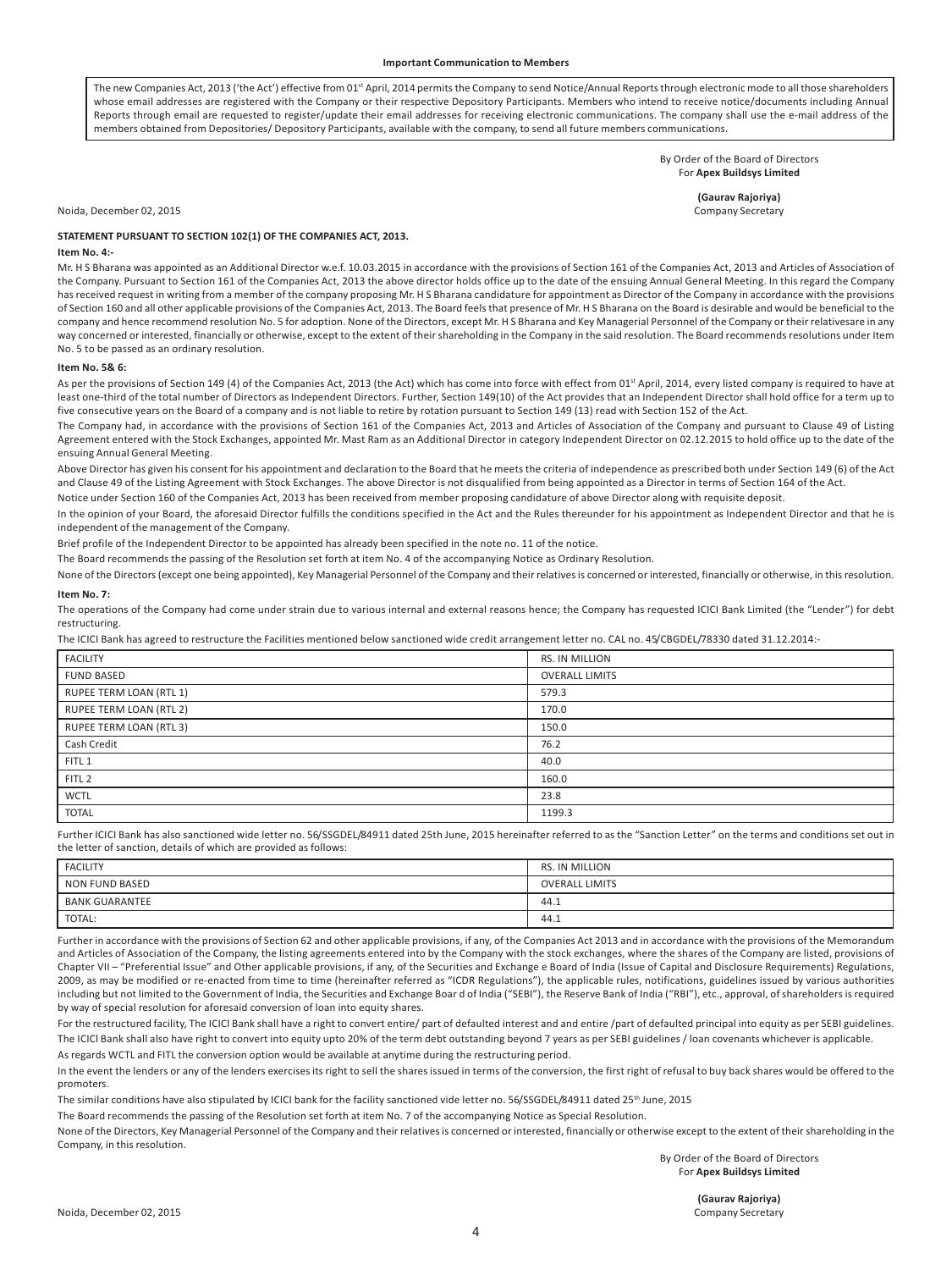**FORM- MGT-11**

**23rd ANNUAL GENERAL MEETING**



### **PROXY FORM**

*[Pursuant to section 105(6) of the Companies Act, 2013 and rule 19(3) of the Companies (Management and Administration) Rules, 2014]*

## **APEX BUILDSYS LIMITED**

[Formerly Era Buildsys Limited]

**Regd. Office:** B-39, Ground Floor, Friends Colony (West), New Delhi-110065

Ph: +91 120 4145000; Fax: +91 1204145030, Website: www.eragroup.co.in, email: ebl@eragroup.in

#### **CIN: L45400DL1993PLC051603**

as my/our proxy to attend and vote (on a poll) for me/us and on my/our behalf at the 23<sup>rd</sup> Annual general meeting of the company, to be held on Wednesday, the 30<sup>th</sup> day of December, 2015 at 5:00 p.m. at Executive Club, 439, Village Shahoorpur P.O. FatehpurBeri, New Delhi-110074 and at any adjournment thereof in respect of such resolution as are indicated below:

| <b>Resolution No.</b> |                                                                                                                                                                                                                                                                                    | Optional** |         |
|-----------------------|------------------------------------------------------------------------------------------------------------------------------------------------------------------------------------------------------------------------------------------------------------------------------------|------------|---------|
|                       | <b>Ordinary Business</b>                                                                                                                                                                                                                                                           | For        | Against |
| 1.                    | (a) the audited financial statement of the Company for the financial year ended March 31, 2015, the reports of the Board of<br>Directors and Auditors thereon; and<br>(b) the audited consolidated financial statement of the Company for the financial year ended March 31, 2015. |            |         |
| 2.                    | To appoint a director in place of Mr. Amit Bharana, who retires by rotation and being eligible, offers him for re-appointment.                                                                                                                                                     |            |         |
| 3.                    | To Appoint Auditors of the Company                                                                                                                                                                                                                                                 |            |         |
|                       | <b>Special Business</b>                                                                                                                                                                                                                                                            |            |         |
| 4.                    | Regularization of Additional Director, Mr. Hem Singh Bharana.                                                                                                                                                                                                                      |            |         |
| 5.                    | Regularization of Additional Director, Mr. Mast Ram.                                                                                                                                                                                                                               |            |         |
| 6.                    | Appointment of Mr. Mast Ram as Independent Director for five years.                                                                                                                                                                                                                |            |         |
| 7.                    | To Issue of Equity Shares on Preferential Basis on Conversion of whole or part of the Loan Facilities availed from the Banks                                                                                                                                                       |            |         |

Signed this......................................................day of.................2015

..................................................... ..................................................... Affix Revenue Stamp

Signature of Shareholder (s) and Signature of Proxy holder (s) Signature of Proxy holder (s)

#### **Notes:**

- (1) This form of proxy in order to be effective should be duly completed and deposited at the Registered Office of the Company not less than 48 hours before the commencement of the meeting.
- (2) A Proxy need not be a member of the Company.
- (3) A person can act as a proxy on behalf of members not exceeding fifty and holding in the aggregate not more than 10% of the total share capital of the Company carrying voting rights. A member holding more than 10% of the total share capital of the Company carrying voting rights may appoint a single person as proxy and such person shall not act as a proxy for any other person or shareholder.
- \*\*(4) This is only optional. Please put a 'X' in the appropriate column against the resolutions indicated in the Box. If you leave the 'For' or 'Against' column blank against any or all the resolutions, your Proxy will be entitled to vote in the manner as he/she thinks appropriate.
- (5) Appointing a proxy does not prevent a member from attending the meeting in person if he so wishes.
- (6) In the case of joint holders, the signature of any one holder will be sufficient, but names of all the joint holders should be stated.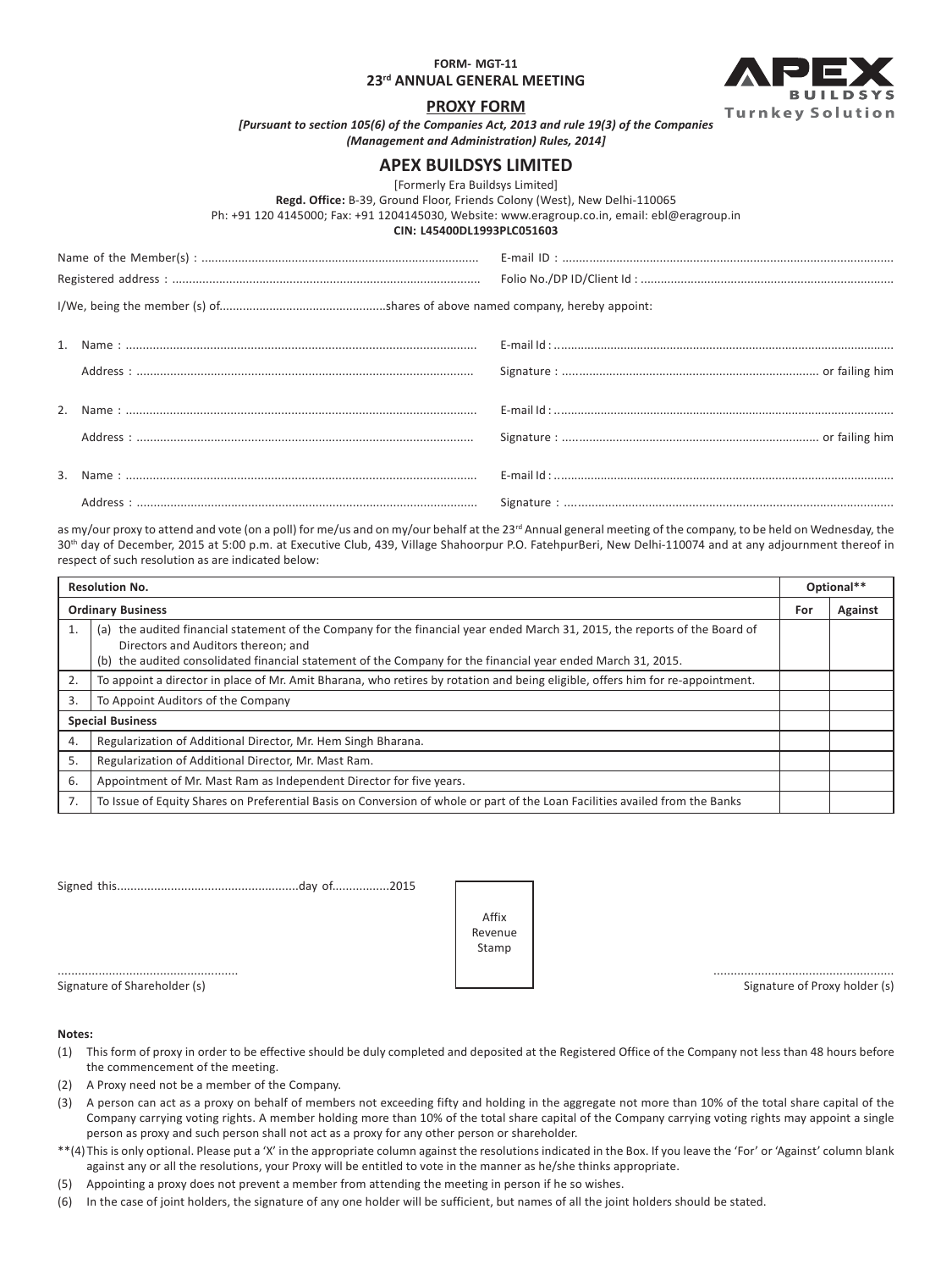# **APEX BUILDSYS LIMITED**

[Formerly Era Buildsys Limited] Regd. Office: B-39, Ground Floor, Friends Colony (West), New Delhi-110065 Ph: +91 120 4145000; Fax: +91 1204145030 Website: www.eragroup.co.in; email: ebl@eragroup.in CIN: L45400DL1993PLC051603

# **ATTENDANCE SLIP 23rd ANNUAL GENERAL MEETING**

Full Name of the Shareholder :

Address of the Shareholder :

Folio No./DP ID Client Id :

No. of Shares held :

I, hereby record my presence at the 23<sup>rd</sup> Annual General Meeting of the Company held at Executive Club, 439, Village Shahoorpur P.O. FatehpurBeri, New Delhi-110074 on Wednesday, December 30, 2015 at 5:00 p.m.

\* Full Name of Member/ Proxy (in block letters) : ................................................................................. \*(To be filled in if the Proxy attends instead of the Member)

Signature of Member/Proxy Attending : ................................................................................................

**NOTE**: Attendance Slip to be handed over at the entrance of the AGM venue.

## **ELECTRONIC VOTING PARTICULARS**

-------------------------------

23<sup>rd</sup> Annual General Meeting Date: 30 December, 2015

| <b>EVSN (E-Voting Sequence Number)</b> | <b>USER ID</b> | Sequence No. |
|----------------------------------------|----------------|--------------|
| 151204009                              |                |              |

**NOTE**:

Please read the instructions printed under note no. 10 to the Notice of the 23<sup>rd</sup> Annual General Meeting. The E-voting will commences on Sunday, 27<sup>th</sup> December, 2015 from 9:00 a.m. and ends on Tuesday, 29<sup>th</sup> December, 2015 till 5:00 p.m. The e-voting module shall be disabled by CDSL for voting thereafter.